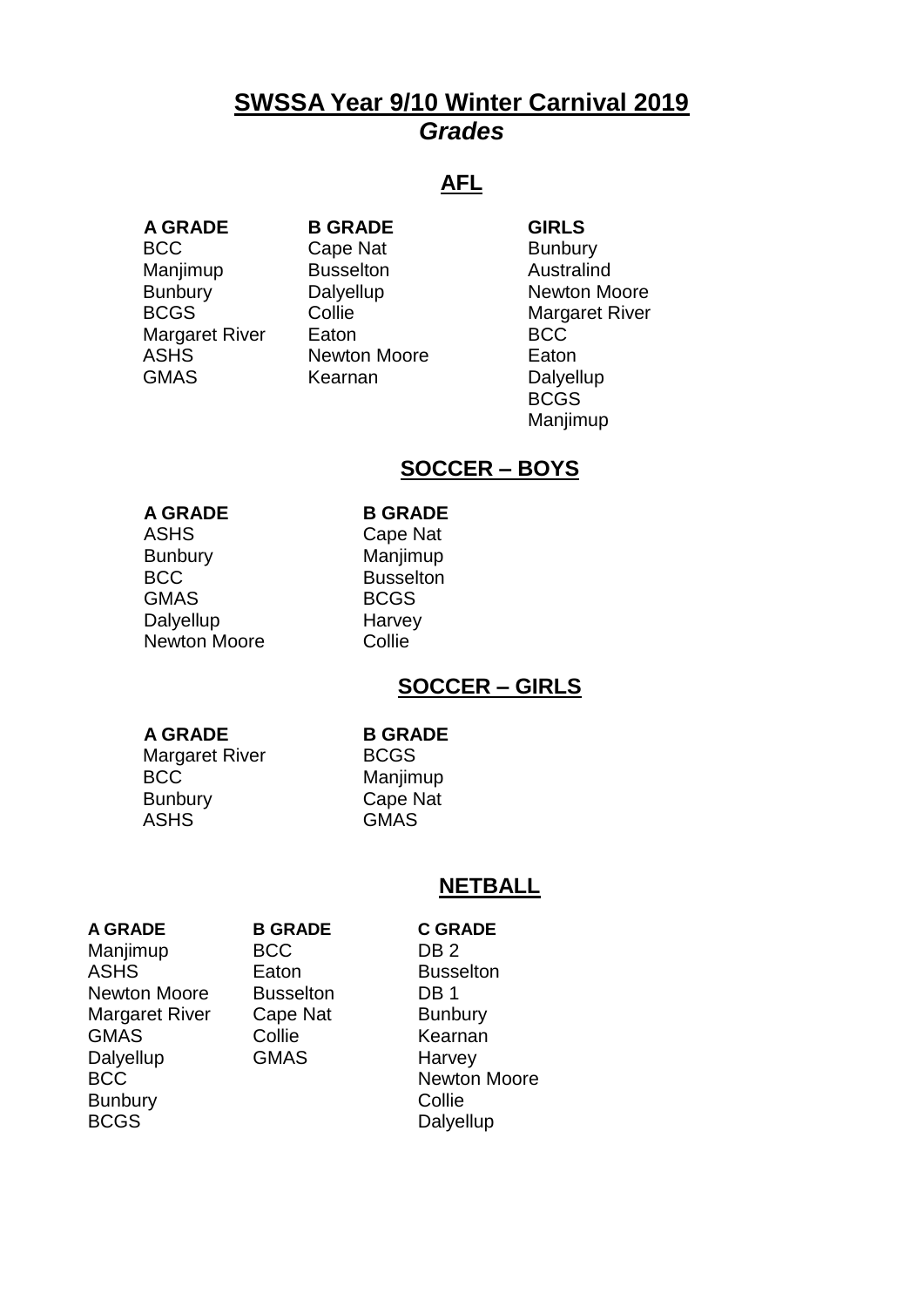## **FAST FIVE**

 $BCC$ <sub>2</sub> Cape Nat BCC

## **MIXED HOCKEY**

**A Grade B Grade**  BCC BCGS Bunbury BCC GMAS ASHS Collie **Eaton** 

BCGS Busselton Kearnan

### *MIXED TOUCH RUGBY*

**Bunbury** Cape Nat BCC Kearnan **Australind** 

## **BOYS BASKETBALL**

### **A GRADE B GRADE**

ASHS BCGS Margaret River Cape Nat Bunbury Manjimup Dalyellup **Eaton** Newton Moore Collie BCC Harvey GMAS BCGS 2

## **GIRLS BASKETBALL**

### **A GRADE B GRADE**

Bunbury Kearnan Manjimup BCGS BCC Cape Nat ASHS Busselton **Dalyellup**